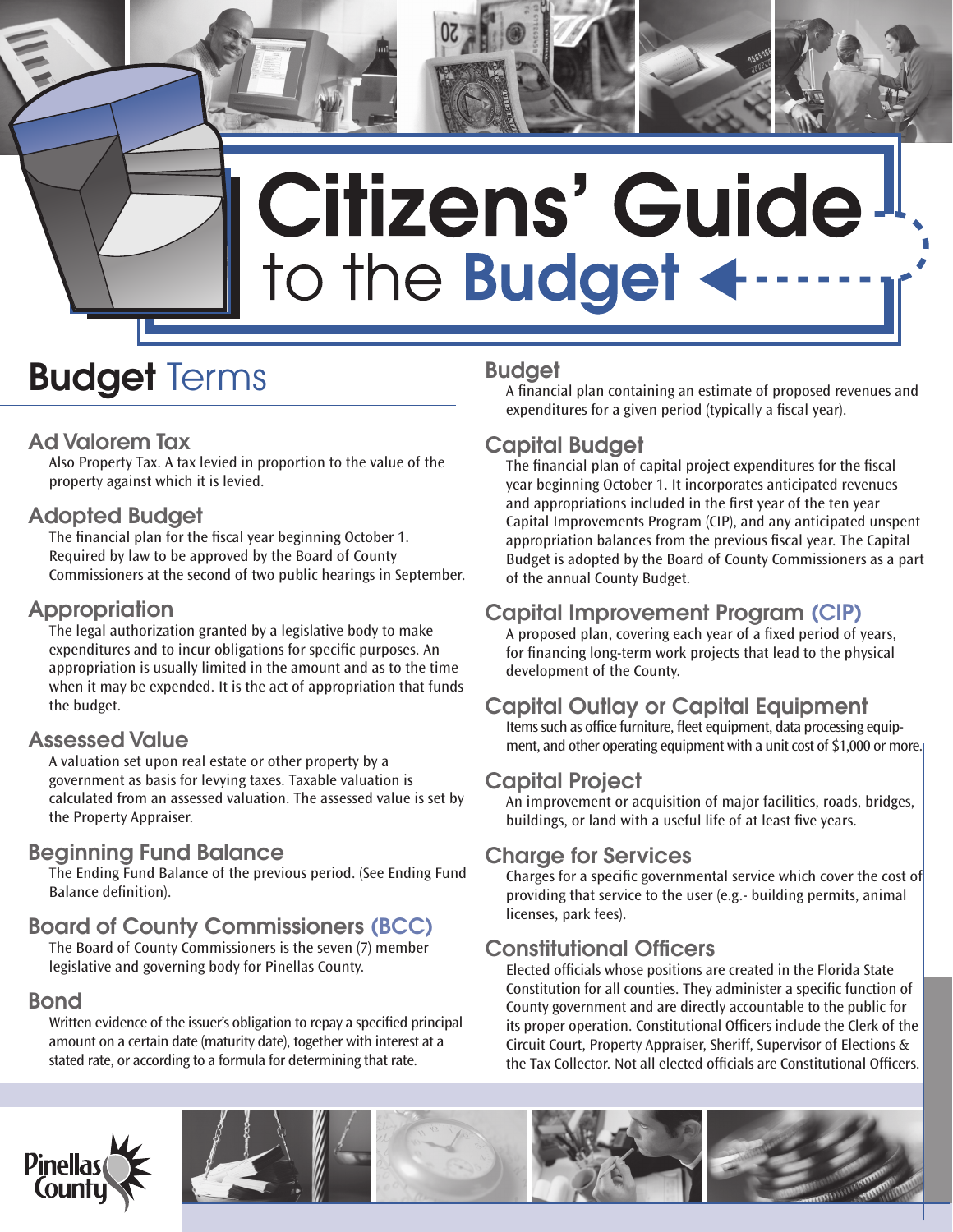

## BUDGET TERMS continued

#### Cost Center

A budgeting entity which encompasses object level accounts (appropriations) that are used to monitor organization or program level expenditures.

#### Debt Service

The dollars required to repay funds borrowed by means of an issuance of bonds or a bank loan. The components of the debt service payment typically include an amount to retire a portion of the principal amount borrowed (i.e., amortization), as well as interest on the remaining outstanding unpaid principal balance.

## Debt Service Fund

An account into which the issuer makes periodic deposits to assure the timely availability of sufficient monies for the payment of debt service requirements (i.e., principal and interest). The revenues to be deposited into the debt service fund and payments therefrom are determined by terms of the bond covenants.

## Dependent Special District

A special district, whose governing body or whose budget is established by the governing body of the County or municipality to which it is dependent.

# Designated Funds

Funds that are set apart for a specific purpose to fund on-going or one-time expenditures. Examples are bond proceeds, reserves for fund balance, reserve for contingencies ("Rainy Day Fund) and "pay as you go" reserves for future facility renewal & replacement found mostly in the Enterprise Funds.

# Elected Officials

Elected Officials include the Board of County Commissioners, the Judiciary, the State Attorney, the Public Defender and five Constitutional Officers: the Clerk of the Circuit Court, the Property Appraiser, the Sheriff, the Supervisor of Elections and the Tax Collector.

# Ending Fund Balance

Funds carried over at the end of the fiscal year. Within the fund, the revenue on hand at the beginning of the fiscal year, plus revenues received during the year, less expenses equals ending fund balance. The Ending Fund Balance becomes the Beginning Fund balance in the next fiscal year.

# Enterprise Fund

A fund used to account for operations that are financed and operated in a manner similar to private business enterprises - - where the in-tent of the governing body is that the costs (expenses, including depreciation) of providing goods or services to the general public on a continuing basis be financed or recovered primarily through user charges.

# Fire Protection District

A designated area in the County where ad valorem revenues are collected from property owners and distributed to local cities and other agencies to finance fire suppression services to the area.

## Fiscal Year

A twelve-month period of time to which the annual budget applies. At the end of this time, a governmental unit determines its financial position and the results of its operations. The Pinellas County fiscal year begins on October 1 and ends on September 30 of the subsequent calendar year.

#### Fund

An accounting entity with a complete set of self balancing accounts established to account for finances of a specific function or activity. The resources and uses are segregated from other resources and uses for the purpose of carrying on specific activities or attaining specific objectives in accordance with special regulations, restrictions, or limitations.

#### Funding Sources

The type or origination of funds to finance ongoing or one-time expenditures. Examples are ad valorem taxes, user fees, licenses, permits, and grants.

#### General Fund

This fund accounts for all financial transactions except those required to be accounted for in other funds. The fund's resources, ad valorem taxes, and other revenues provide services or benefits to all residents of Pinellas County.

# Independent Agencies

A variety of agencies, councils, and other organizational entities responsible for administering public policy functions independently of the Constitutional Officers and County Administrator. These entities are subject to Board of County Commissioner appropriation, but operate under the purview of a legislative/policy making body other than the Board of County Commissioners.



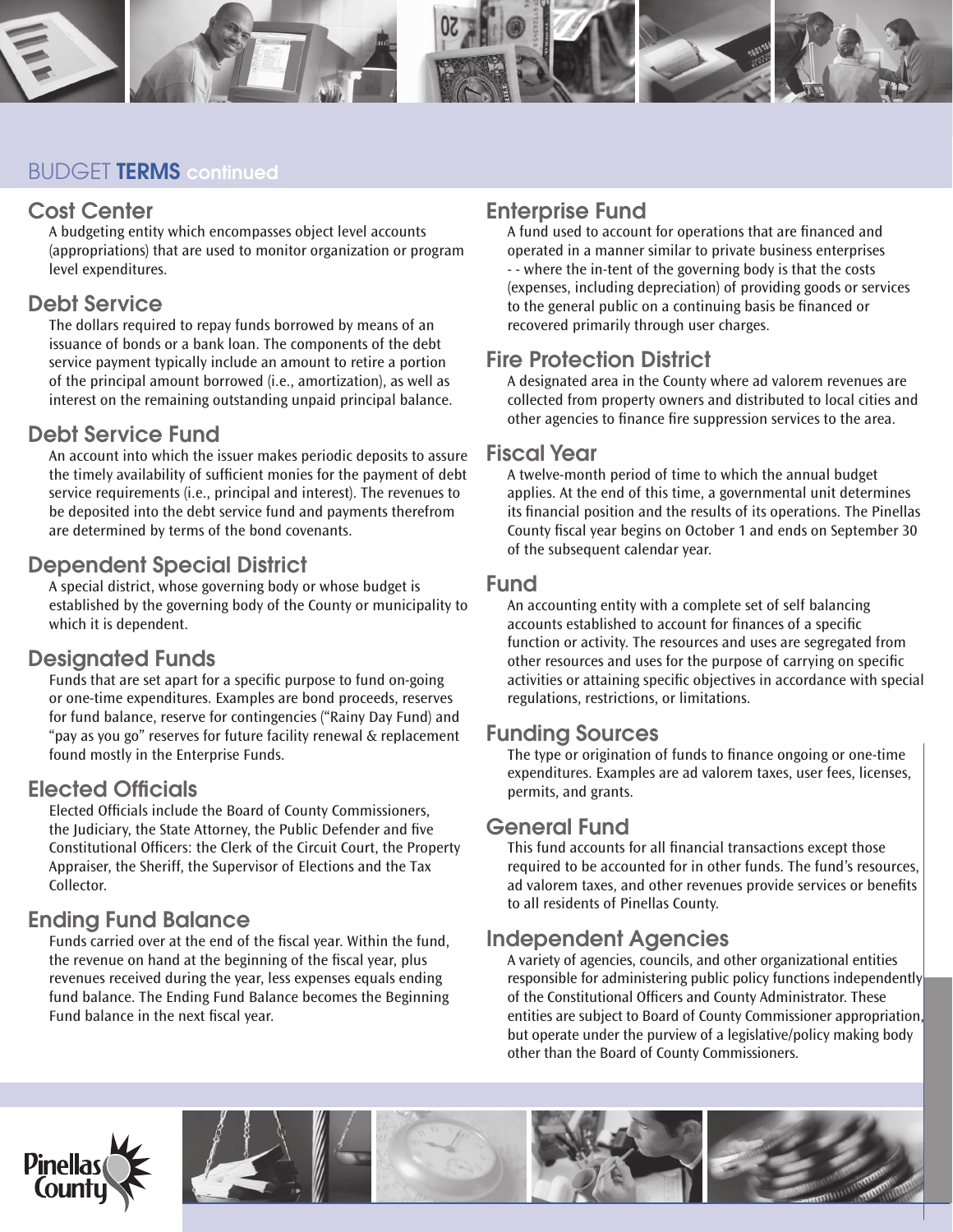

# BUDGET TERMS continued

#### **Infrastructure**

Infrastructure is a permanent installation-such as a building, road, or water transmission system that provides public services.

#### Intergovernmental Revenue

Revenue collected by one government and distributed (usually through some predetermined formula) to another level of government.

#### Internal Service Fund

A fund established to finance and account for services and commodities furnished by one department to other departments on a cost reimbursement basis.

#### **Mandate**

A requirement imposed by a legal act of the federal, state, or local government.

#### Millage Rate

A rate applied to a property's taxable value to determine property tax due. As used with ad valorem (property) taxes, the rate expresses the dollars of tax per one thousand dollars of taxable value (e.g.- a 5 mill tax on \$1,000 equals \$5.00).

#### Mission Statement

A broad statement of purpose which is derived from organization and/or community values and goals.

# Municipal Services Taxing Unit (MSTU)

A special district authorized by the State Constitution Article VI1 and Florida Statutes 125.01. The legal and financial mechanism for providing specific services and/or improvements to a defined geographical area. An MSTU may levy ad valorem taxes without a referendum. An MSTU may also use assessments, service charges, or other revenue to provide its sources of income. In Pinellas County, the MSTU is all the unincorporated areas of the County.

# Operating Budget

The operating budget includes appropriations for recurring and certain one-time expenditures that will be consumed in a fixed period of time to provide for day-to-day operations (e.g., salaries and related benefits; operating supplies; contractual and maintenance services; professional services, and software).

## Personal Services

Expenses for salaries, wages and related employee benefits provided for all persons, whether full-time, part-time, temporary, or seasonal.

#### Pro-rate

A budgetary convention (used in Community Development and Fire Administration) that allows for centralized departmental services to be budgeted for in one cost center, with the actual costs being allocated to the specific users of the service in other cost centers. This is technically accomplished by appropriating a negative amount for the total central departmental service. An allocation of the central service's total appropriation is then budgeted in each of the user cost centers, thereby reflecting the total cost to that particular function.

#### Reserves

Included in this category are funds required to meet both anticipated and unanticipated needs; the balance of anticipated earmarked revenues not required for operation in the budget year; those required to be set aside by bond covenants, and accumulated funds set aside to finance capital construction on a pay-as-you-go basis.

#### Revenue

The amount estimated to be received from taxes, fees, permits, or other sources during a fiscal year.

#### Revised Budget

The current year adopted budget adjusted to reflect all budget amendments approved by the Board of County Commissioners as of a certain date.

# Rolled-Back Rate

The "rolled-back rate" is that millage rate which, when applied to the total amount of taxable value of property (excluding new construction), produces the same amount of tax dollars as the previous year.

#### Special Assessment Fund

A fund used to account for the financing of public improvements or services deemed to benefit the properties against which special assessments are levied.

# Special Revenue Fund

A fund used to account for the proceeds of specific revenue sources (other than expendable trusts or major capital projects) that are legally restricted to expenditures for specified purposes.

#### **Statute**

A written law enacted by a duly organized and constituted legislative body.